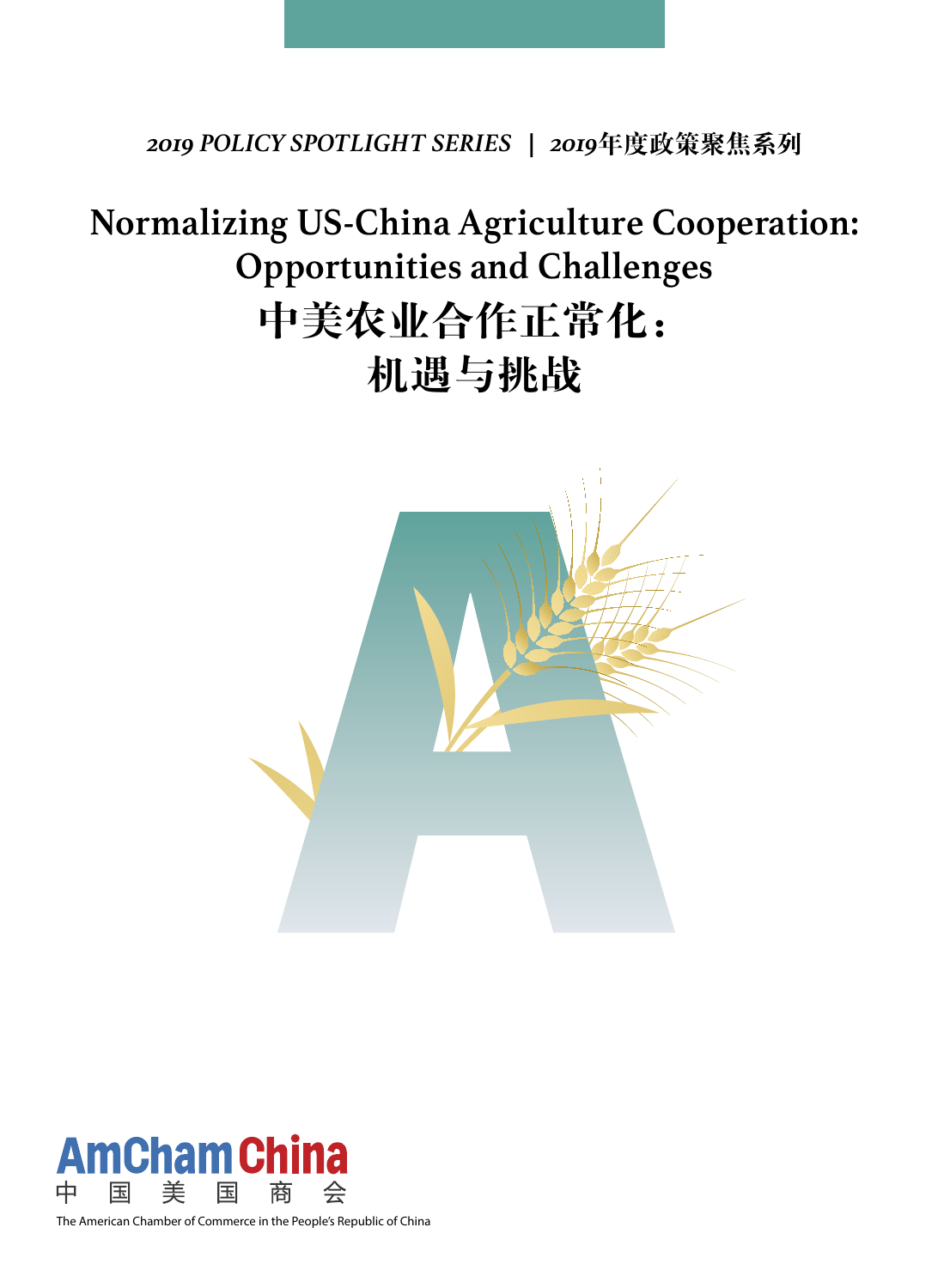# **Chairman's Message**

Active and involved AmCham China members who are agriculture experts drafted this report. With the interests of both AmCham China members and China's agricultural development foremost in thought, we expect that the ideas and recommendations included in this report will be helpful to Chinese and US government decision makers and business leaders.

Agriculture industry development continues to be a mainstay of China's economic development and an important aspect of US-China economic relations. AmCham China is encouraged by the government's focus on rural revitalization, captured by the expanded authority of the newly formed Ministry of Agriculture and Rural Affairs, formed in 2018 during China's government reorganization. AmCham China members also witnessed several important events in 2018, including further reduction of restrictions on foreign investment in agriculture, as well as consolidation of anti-monopoly enforcement activities under the State Administration for Market Regulation (SAMR) that were previously housed within the Ministry of Commerce, National Development and Reform Council (NDRC) and the State Administration for Industry and Commerce (SAIC) -- which we believe will help streamline antitrust enforcement. Moreover, we appreciate the continuous improvement in China's crop variety registration, and the Chinese government's continuing efforts to develop more stringent emission regulations for non-road machinery.

At the same time, AmCham China members are deeply concerned about the presence of retaliatory tariffs and ongoing trade tensions between China and the US, which drastically reduced trade in agriculture products between the two countries throughout 2018. While reports that China is planning to commit to significant purchases of US agricultural products as part of a negotiated outcome are important for members in this sector, China is the second-largest market for US agricultural products -- and any sustained imposition of the tariffs will harm US market share as China diversifies its agricultural import base.

Given current tensions in the US-China relationship and in the spirit of working toward mutually beneficial solutions, the agriculture industry represents a sector where AmCham China member companies have longstanding partnerships that can help stabilize the relationship. We believe the recommendations provided in this report will support China in developing an even more modern agriculture industry. To that end, we recommend improving the sustainability and competitiveness of Chinese agriculture by opening up to foreign investment in agricultural biotechnology, modern agricultural processing, and bulk transportation. Another suggestion is to simplify the approval procedure for import and export of seed and breeding materials, which should advance development of China's seed varieties. We also recommend China streamline agricultural biotech regulatory and certification processes and implement clearly defined, scheduled timeframes, to allow foreign biotech products to more rapidly enter the Chinese market. This should accelerate development of China's domestic agriculture biotech industry.

For the US government, AmCham China continues to recommend seriously considering Chinese requests for market access for meat, fish, and produce, including cooked poultry, apples, pears, and catfish in a fair and reciprocal manner.

Jimsthy P. Stratford

Timothy Stratford

Chairman, American Chamber of Commerce in China July 2019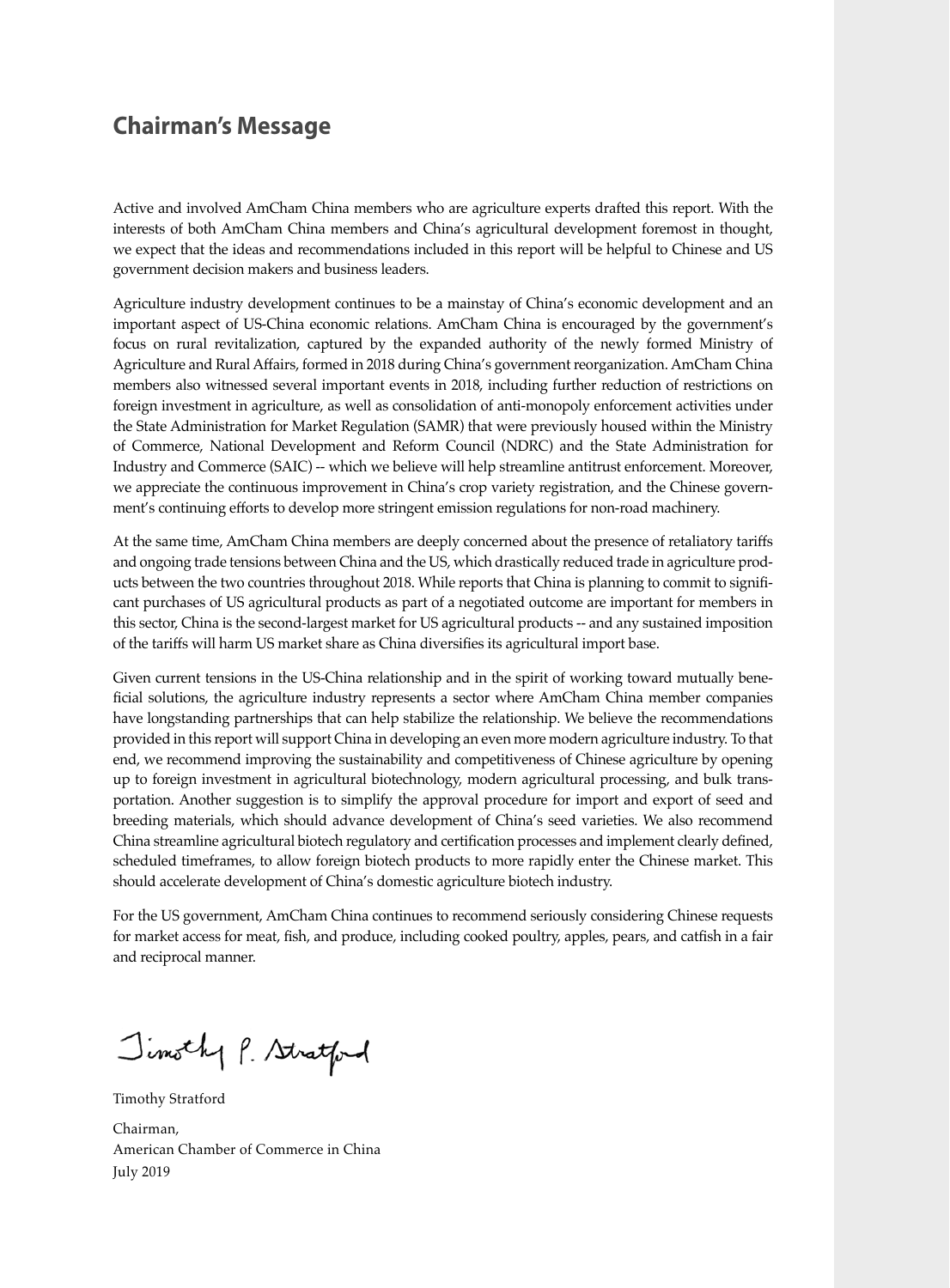主席致辞

本报告是在中国美国商会会员企业农业专家的积极参与下起草的。鉴于商会会员企业的利益 和中国农业的发展,我们希望这份报告所提出的想法和建议能给中美两国政府决策者和商界领袖 带来帮助。

农业发展仍然是中国经济发展的支柱和中美经济关系的重点。政府对农村振兴的关注令商会 感到振奋,2018 年中国政府重组期间成立了农业农村部,其权力也进一步扩大,引起了商会的 关注。2018 年,商会会员企业还见证了许多历史时刻,例如进一步减少对农业国外投资的限制, 加强国家市场监管总局反垄断执法(之前归商务部、国家发改委、国家工商行政管理总局管理), 我们相信,以上措施将有助于简化反垄断执法。此外,我们对中国农作物品种登记工作的持续改 进、以及中国政府在制定更加严格的非道路机械排放法规方面作出的持续努力表示赞赏。

同时,中美之间的报复性关税以及持续的贸易紧张局势使 2018 年全年两国农产品交易急剧 减少,商会对此深感担忧。有报道称,谈判促使中国计划大量购买美国农产品,这对该行业的会 员企业来说非常重要。中国是美国农产品的第二大市场——随着中国农业进口来源的多元化,任 何持续征收关税的行为都将损害美国的市场份额。

鉴于当前中美关系的紧张局势,本着互利共赢的精神,商会会员企业在农业领域的长期合作 关系将有助于稳定中美关系。我们相信,这份报告提出的建议将有助于中国发展更加现代化的农 业。为实现这一目标,我们建议通过开放针对农业生物技术、现代农业加工、散装运输的外国投 资,从而提高中国农业的可持续性和竞争力。我们还建议简化种子和育种材料的进出口审批程序, 以促进中国种子品种的发展。我们还建议简化中国的农业生物技术监管和认证程序,并遵循明确 规定的时间表,从而使外国生物技术产品更快地进入中国市场。这将加快我国农业生物技术产业 的发展。

Jimsthy P. Stratford

 夏尊恩 中国美国商会主席 2019年7月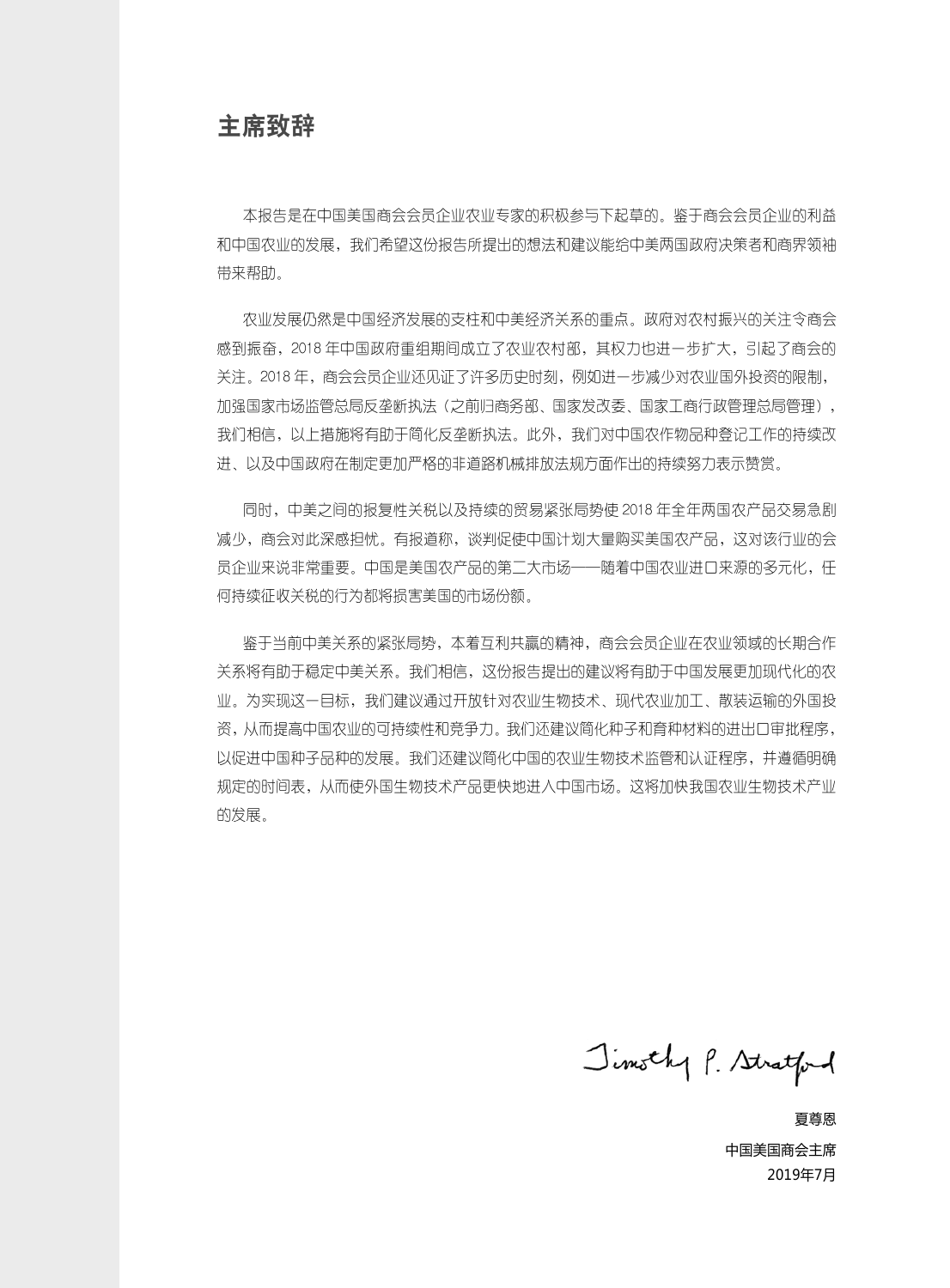## **Introduction**

mCham China would like to congratulate the government of China for the progress in the agriculture sector beginning in 2018. Over the past 12 months China expanded the authority of the Ministry of Agriculture and Rural the government of China for the progress in the agriculture sector beginning in 2018. Over the past 12 months China expanded Affairs (MARA) (formerly the Ministry of Agriculture), captured by the release of 2019 document No. 1 to better reflect the government's focus on rural development and the elimination of rural poverty. China's overarching agricultural policy continues to focus on modernizing the industry and encouraging innovation while simultaneously ensuring food security and safety.

During 2018 AmCham China members witnessed several important events:

- The Ministry of Commerce (MOFCOM) and National Development and Reform Commission (NDRC) jointly published the Special Administrative Measures (Negative List) for Foreign Investment Access (2018 version) and Free Trade Zone (FTZ) Special Management Measures (FTZ Negative List) for Foreign Investment Access (2018 version). Similarly, MOFCOM and NDRC published a Negative List in July 2018, which replaced the earlier Guiding Catalogues on Foreign Investment and removed additional sectors from investment restrictions.
- Continuous improvement in China's crop variety registration following amendment of the *Seed Law* in 2016.
- The Chinese government announced the consolidation of anti-monopoly enforcement responsibilities previously residing in three agencies (MOFCOM, NDRC, and State Administration for Industry and Commerce (SAIC)), under the newly established State Administration for Market Regulation (SAMR), which should streamline antitrust enforcement.

Despite economic tensions created by the uncertainty of US-China relations, China's economy grew by an estimated 6.6% in 2018, in line with government expectations, but the slowest rate since 1990. Chinese citizens continue to exhibit strong demand for high-quality, safe and nutritious food.

Agricultural trade between China and the US faltered in 2018 (Figures 1 and 2). US companies exported US \$9.1 billion of agricultural products to China, a year-on-year decline of over half as much as 2017. Trade tensions between China and the US have taken a toll on the agricultural industry in both countries. In July 2018, the US government introduced 25% tariffs on US \$34 billion of Chinese imports. In response, China imposed 25% tariffs on US \$34 billion of imports from the US that heavily targeted agricultural products including soybeans, sorghum, red meat, fruits, and produce. Tariffs imposed by both the US and China in August 2018 on an additional US \$16 billion of goods raised the total of import tariffs on goods to \$50 billion imposed by each country.

#### **Figure 1. US Agricultural Trade (Imports and Exports) to China**

图 1. 美国对华农业贸易(进出口)



Source: US Census Bureau Trade Data 源自:美国人口普查局贸易数据

As a central pillar of the trading relationship, the agricultural industry in both countries bears the brunt of deteriorating trade relations. These actions will have longstanding ramifications should the tensions continue. Additional American tariffs went into effect in September 2018 on US \$200 billion of Chinese products including consumer goods, while reciprocal Chinese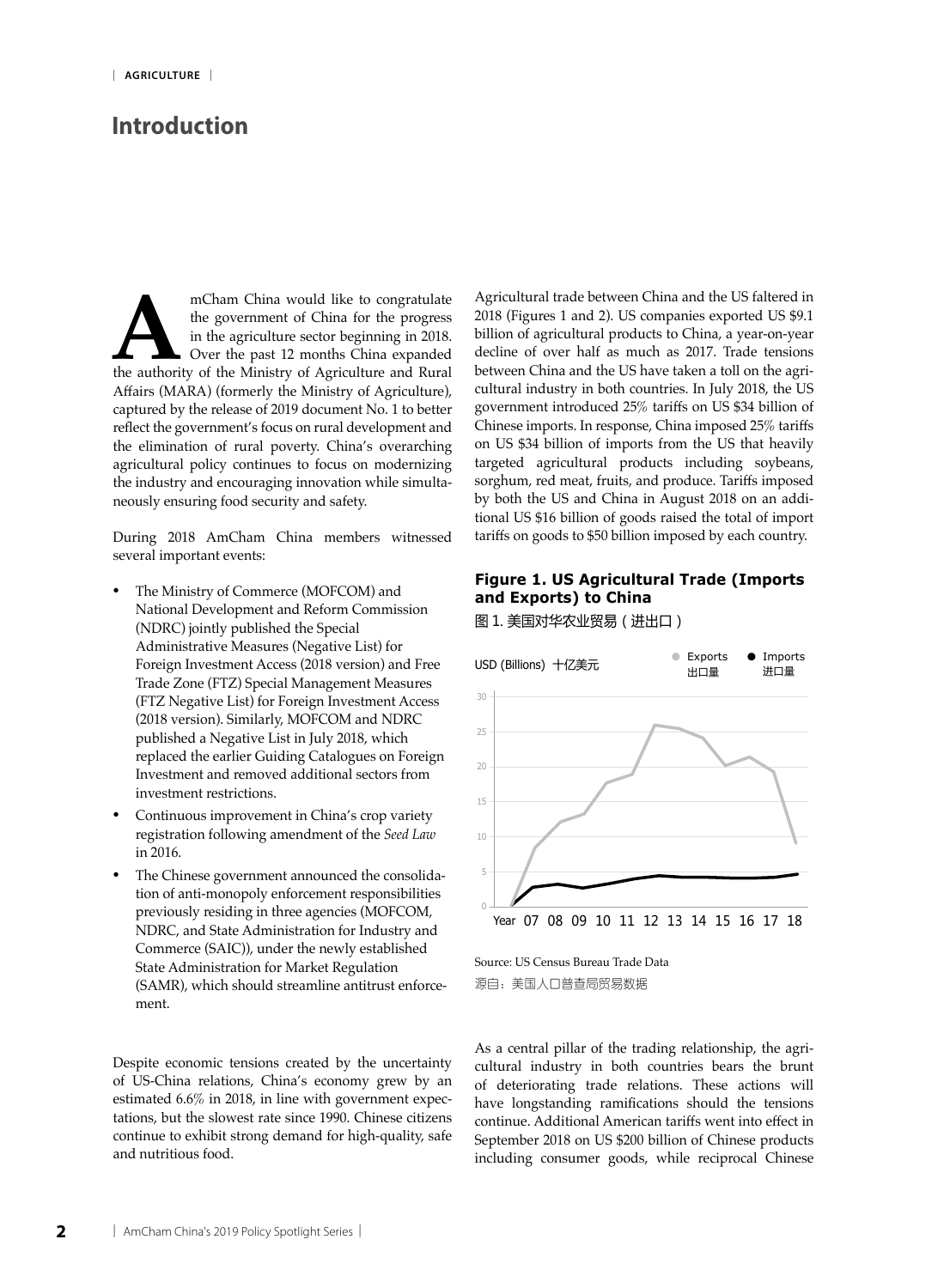中国美国商会(商会)祝贺中国政府从 2018 12 个月里,中国政府扩大了农业农村部(前 年开始在农业领域取得的进展。在过去的 农业部)的权限,而 2019 年中央一号文件的公布则更 好地反映了政府对农村发展和消除农村贫困的关注。中 国的总体农业政策继续以工业现代化和鼓励创新为重 点,同时确保了粮食保障与安全。

2018 年,商会会员见证了几个重要事件:

- 商务部和国家发展和改革委员会(发改委)联合发 布了《外商投资准入特别管理措施(负面清单)(2018 年版)》和《自由贸易区(自贸区)外商投资准入 特别管理措施(自贸区负面清单)(2018 年版)》。 同样,商务部和发改委于 2018 年 7 月公布了负面 清单,取代了早期的《外商投资指导目录》,并将 一些行业从投资限制中删除。
- 自 2016 年《种子法》修订以来,中国不断改进作 物品种登记。
- 中国政府根据新成立的国家市场监督管理总局的规 定,宣布巩固此前属于商务部、发改委和国家工商 行政管理总局等三个机构的反垄断执法责任,这将 简化反垄断执法。

尽管中美关系的不确定性造成了经济紧张局面, 但 2018 年中国经济仍增长了 6.6%, 符合了政府预期, 但 增长率却是 1990 年以来最低的。中国民众继续对优质、 安全和有营养的食品表现出强烈的需求。

2018年中美之间的农业贸易摇摆不定(图 1和图 2)。 美国公司向中国出口了 91 亿美元的农产品,同比 2017 年减少了超过一半。中美贸易紧张局势已经对两国的农 业造成了影响。7 月,美国政府对 340 亿美元的中国进 口产品征收 25%的关税。作为回应,中国对美国 340 亿美元进口产品征收 25%的关税,这些进口产品主要

包括大豆、高粱、红肉、水果等农产品。2018 年 8 月, 美国和中国对另外 160 亿美元的商品征收关税,此举将 两国对商品征收的进口关税总额增加至 500 亿美元。

作为贸易关系的中心支柱,两国农业在贸易关系恶 化带来的影响中首当其冲。如果紧张局势继续下去,这 些行动将产生长期后果。2018 年 9 月美国对包括消费 品在内的 2000 亿美元中国产品另行征收的关税生效, 而中国于 9 月份宣布的对应的关税现已影响近 90%的 美国农产品出口。由于中国目前是美国的第二大农产品 市场,随着中国使其农业进口基地多样化,持续征收关 税将导致美国市场份额下降。

虽然商会会员企业仍然对其与中国农业的长期合作 关系充满信心,但也对中美之间的贸易紧张局势深感担 忧。商会希望两国之间的贸易紧张局势能够缓和,并打 算与中国和美国的农业进行合作,以帮助确保商业伙伴 关系保持强劲。商会还打算继续支持中国的农业现代化 目标,为中国消费者提供价格实惠、更加健康、更加可 持续的食粮食产品。

# 现存监管问题

#### 种子产业

#### 市场准入挑战

商会欣喜地看到与早期的《外商投资指导目录》相 比 2018 年负面清单中减少了对农业的限制。特别是, 新的自贸区负面清单进一步将外商投资在小麦和玉米育 种及种子生产中的股权上限从 49%提高至 66%。现在 可以由外国投资者控制小麦和玉米作物品种育种及种子 生产。商会建议将自贸区的政策扩展到国家层面,建议 政府进一步放宽对外商投资在小麦和玉米新品种选择和 育种方面的限制。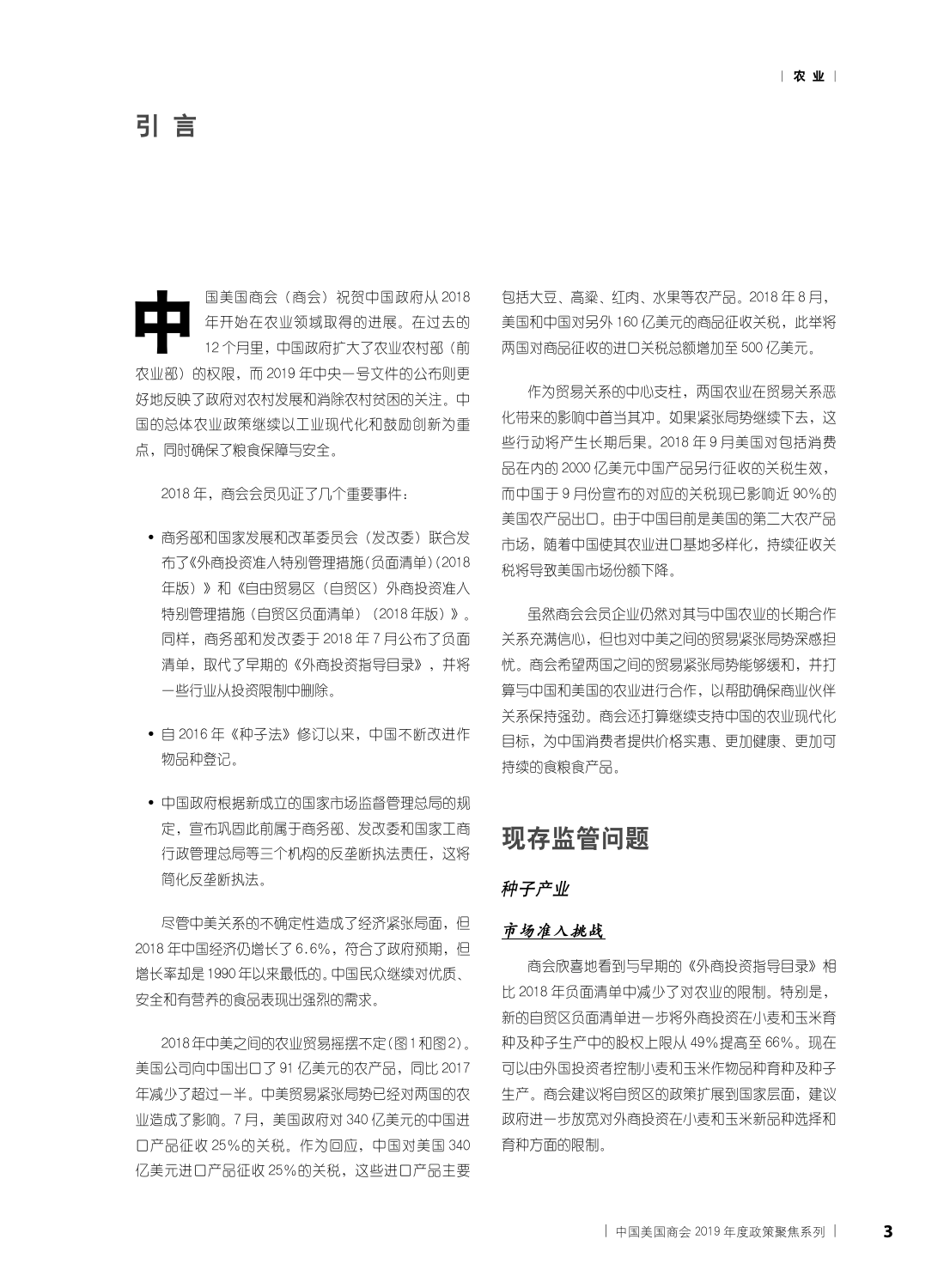tariffs announced in September 2018 now impact nearly 90% of US agricultural exports. As China is currently the second-largest market for US agricultural products, sustained imposition of these tariffs will cause the US market share to fall as China diversifies its agriculture import base.

Though AmCham China member companies remain confident in their longstanding partnerships with the Chinese agricultural industry, we are deeply concerned about trade tensions between China and the US. AmCham China hopes to see a de-escalation in trade tensions between both countries and intends to work together with Chinese and US agricultural industries to help ensure that business partnerships remain strong. AmCham China also intends to continue supporting China's goal of agricultural modernization and ensuring affordable, healthier, and sustainable food products for Chinese consumers.

# **Ongoing Regulatory Issues**

#### *Seed Industry*

#### *Market Access Challenges*

We are encouraged to see restrictions on the agricultural industry in the *2018 Negative List* be reduced in comparison to the earlier *Guiding Catalogues on Foreign Investment*. In particular, the new *FTZ Negative List*  further increased the equity cap on foreign investment in wheat and maize breeding and seed production from 49% to 66%. Breeding of wheat and maize crop varieties and seed production can now be controlled by foreign investors. AmCham China recommends the policies of the FTZ be extended to the national level and the government further relaxes restrictions on foreign investment in the selection and breeding of new varieties of wheat and maize.

The *2018 Negative List* and the *FTZ Negative List* still prohibits foreign investment in "genetically-modified (GM) varieties breeding and GM seed production," however. Prohibiting foreign investment in these areas will not only limit competition and efficiency but is detrimental to China's goals emphasizing innovation and modernization of the agricultural sector. We urge the Chinese government scale back this provision from "prohibited" to no more than "restricted" to allow joint ventures to engage more widely in seed technology innovation and crop production. This recommendation is also particularly salient in light of ChemChina's takeover of Swiss pesticides firm Syngenta in 2016, a move that should lead to a reduction of barriers to foreign investment in this sector.

#### *Import and Export of Seed and Breeding Material*

AmCham China saw continuous improvement in China's crop variety registration following amendment of the *Seed Law* in 2016. Our member companies believe significant changes to regulations governing import and export of seed and breeding materials are necessary to streamline lengthy and complex approval processes. This will reduce the delays AmCham China members face from redundant required approvals, slowly processed intellectual property (IP) phytosanitary certifications and permits, and unclear policy guidance and directives.

Exporting seeds for research purposes is overly complicated for multinational corporations (MNCs). For instance, germplasm exports from China are prohibited if domestic germplasm is used. Even when domestic germplasm is not used, the application and approval procedure is unclear, lengthy and protracted, and is characterized by very low approval rates.

Meanwhile, the general import procedure requires approvals from multiple authorities in provincial seed administration agencies as well as MARA. Such approval procedure slows technology exchange and research cooperation between MNCs and the local seed industry, hampering new variety development.

#### *Counterfeit Seeds and Intellectual Property Protection*

The seed industry is technology and research intensive, making effective IP protection critical to its success. Weak IP protection has been a major barrier to the development of China's seed industry. Variety violation and counterfeit seeds are common problems for both imported and domestic seeds. We recognize that the Chinese government, including MARA, the Ministry of Public Security (MPS), and SAMR, are working to create a favorable environment for innovation in the seed sector by strengthening IP legal protections.

AmCham China members would like to continue to work closely with relevant Chinese government agencies. We urge Chinese authorities to impose more severe penalties on Plant Variety Protection (PVP) infringements as an effective way to protect breeders' PVP rights. AmCham China also recommends the provision of more IP tools to provide comprehensive innovation protection. We recommend:

- Apply Essentially Derived Varieties (EDV), which are already being trialed by rice crop varieties, to more seed types like corn;
- Trade secret protections should be applied to germplasm products to protect breeding innovation rights;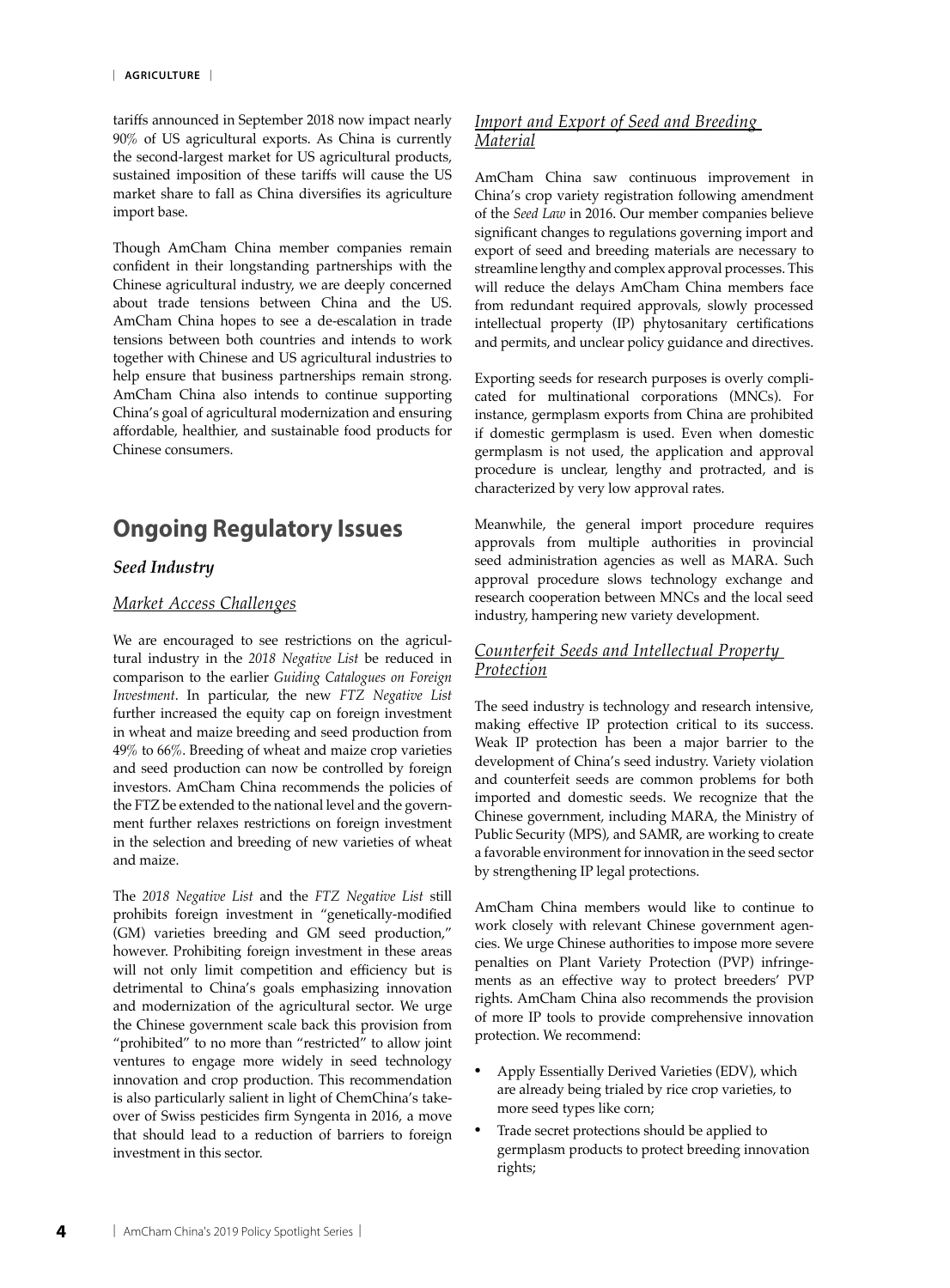

**Figure 2. Monthly US Agricultural Trade with China in 2018**

图 2. 2018 年美国与中国的农产品月贸易量

USD (Billions) 十亿美元

然而,2018 年负面清单和自由贸易区负面清单仍 禁止外国投资"转基因品种育种和转基因种子生产"。 禁止外国投资这些领域不仅会限制竞争和效率,还不利 于中国农业部门创新和现代化目标的实现。商会促请中 国政府将这一规定从"禁止"降级至"限制",以允许 合资企业更广泛地参与种子技术创新和作物生产。这一 建议对中国化工集团 2016 年收购瑞士农药公司先正达 一事中也尤其显而易见,该举措应该会减少在该领域的 外国投资壁垒。

#### 种子和育种材料的进出口

商会注意到,自 2016 年《种子法》修订以来,中 国在不断改进作物品种登记。商会会员认为,种子和育 种材料进出口法规仍亟待重大变革,以简化冗长且复杂 的审批程序。这将减少商会会员因冗余的审批,知识产 权植物检疫认证和许可处理缓慢以及不明确的政策指导 和指令而面临的延误。

为研究目的而进行的种子出口对跨国公司而言过于 复杂。例如,如果使用国内种质,则禁止从中国进口种 质。即便不使用国内种质,申请和批准程序也模糊不清、 冗长拖沓,且批准率非常低。

同时,一般进口流程需要获得省级种子管理机构多 个部门和农业农村部的审批。这样的批准过程延缓了跨 国公司与当地种子行业之间的技术交流和科研合作的步 伐,阻碍了新品种的研发。

#### 假种子与知识产权保护

种子行业是技术与研究密集型行业,这使得有效的 知识产权保护对其成功至关重要。知识产权保护不力一 直是制约中国种子产业发展的主要障碍。品种作假和假 种子是进口和国产种子共同存在的问题。商会认识到, 中国政府,包括农业农村部、公安部和国家市场监督管 理总局,正在努力通过加强知识产权法律保护,为种子 行业的创新创造有利的环境。

商会会员希望继续与中国有关政府机构密切合作。 商会促请中国政府对植物品种保护(PVP)侵权实施 更严厉的处罚,作为保护育种者 PVP 权利的有效方式。 商会还建议提供更多的知识产权工具以全面保护创新。 具体建议为:

• 将实质派生品种(已经被水稻作物品种试验过) 应 用于更多的种子类型,如玉米;

源自:美国人口普查局贸易数据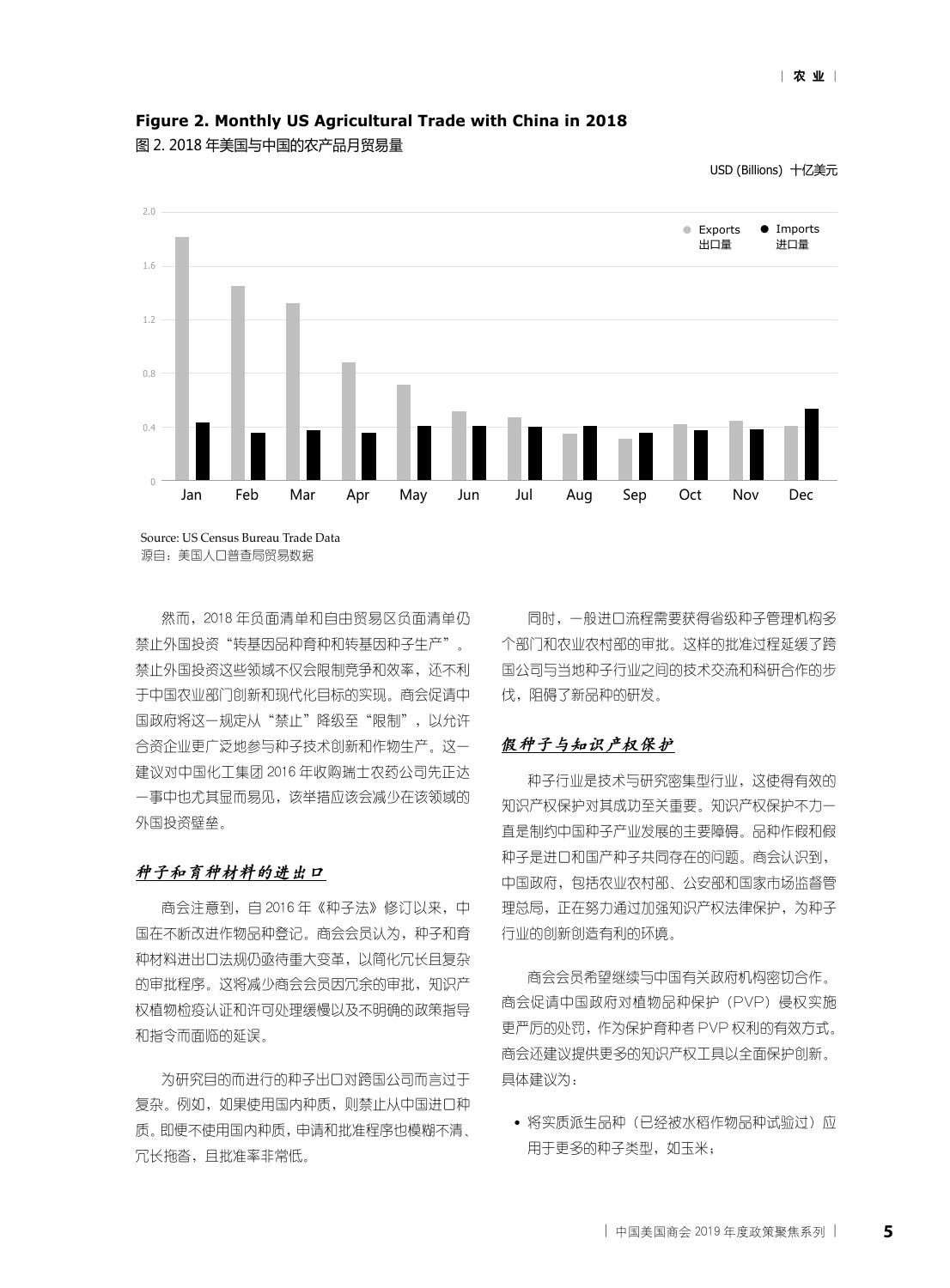- Proper patent rights should be granted to innovative biotech products which are not individual plant varieties;
- Molecular detection methods should be introduced to help protect crops from pests and disease;
- An IP credit system for seed companies should be established to better manage IP rights over seed development and enhance PVP enforcement.

#### *Agrochemical Industry*

#### *Mutual Acceptance of Data (MAD) Program for Pesticide Registrations*

China revised its domestic pesticide regulations in 2017. According to MARA's interpretation of the new regulations, to register an internationally-produced pesticide in China, the foreign enterprise must appoint a MARAapproved entity to conduct all registration tests in China. As of November 1, 2017, MARA has stopped accepting OECD-Good Laboratory Practice (GLP) reports issued by overseas laboratories in the registration procedure. These reports support the OECD's Mutual Acceptance of Data (MAD) program, which provides that after a pesticide has been tested and approved by one MAD signatory, it is deemed accepted by all. Therefore, pesticide registration authorities can waive domestic registration requirements for relevant, good quality data generated in other countries. China is in discussions but has yet to join the MAD program.

Consequently, foreign enterprises must now conduct registration tests with a China-based entity, at a cost of RMB 20-30 million per registration, and face an additional registration procedure that can stretch out over an additional three to four years. China is now one of the only countries in the world that will not accept data for pesticide registration under the MAD program and requires all registration tests to be conducted within its territory. AmCham China urges MARA to work with industry stakeholders and relevant international organizations to join the MAD program and stop requiring duplicative registrations of foreign pesticides. We note in this regard that Chinese government authorities are accelerating the registration of innovative drugs by accepting overseas clinical test results. AmCham China therefore also urges MARA to study the experience of the National Medical Products Administration (NMPA), which has overseen this effort.

#### *Registration Management of Only-For-Export Pesticide*

Article 48 of the *Measures for the Administration of the Pesticide Registration*, published on June 21, 2017, stated that "Registration Management of Only-For-Export Pesticides will be stipulated separately by the Ministry

of Agriculture." To date, these regulations have yet to be introduced. This creates operational uncertainty for both domestic pesticide manufacturers and global pesticide supply chains. Considering that all pesticide registration licenses for exports will expire in 2019 (the exact expiration date depends on the license holder), AmCham China members are concerned this could affect continued production of export pesticides, negatively impacting the competitiveness of domestic manufacturers in foreign markets and endangering access to pesticides for farmers who rely heavily on the Chinese pesticide industry and may produce food intended for the Chinese market.

AmCham China urges MARA to release the relevant rules as early as possible. In the continued absence of final regulations, interim measures are necessary to guide pesticide manufacturers and traders on implementation.

#### *Addition of Illegal Pesticide Analogues*

In 2018, Chinese regulatory agencies detected traces of chemical analogues in several pesticides used throughout China. While these analogues have similar properties to the active ingredients identified on the pesticide label, according to national Chinese regulations on pesticide management, the presence of chemical analogues classifies these pesticides as "fake." AmCham China members have found, however, differing interpretations at the regional level as to whether the presence of these chemical analogues violates the law and is therefore subject to relevant legal procedures and penalties.

AmCham China encourages MARA to coordinate with provincial governments and industry associations to develop unified implementing measures on how to deal with the presence of illegal analogues in domestic pesticides.

#### *Biotechnology*

#### *Regulatory and Permit Issues Facing Commodities with Biotech Traits*

The regulatory approval procedure for crop commodities with biotech traits made little progress in 2018. No new approvals were granted. Continued delays in approving biotech commodities severely inhibits global agricultural innovation. AmCham China is also concerned by the increasing number of repetitive data localization requirements imposed by the regulatory authorities with respect to safety approvals for imported biotech products. AmCham China encourages MARA to adopt more flexible data localization requirements that take into consideration the product's intended use in China, rather than imposing restrictive, "one-size-fits all" data requirements.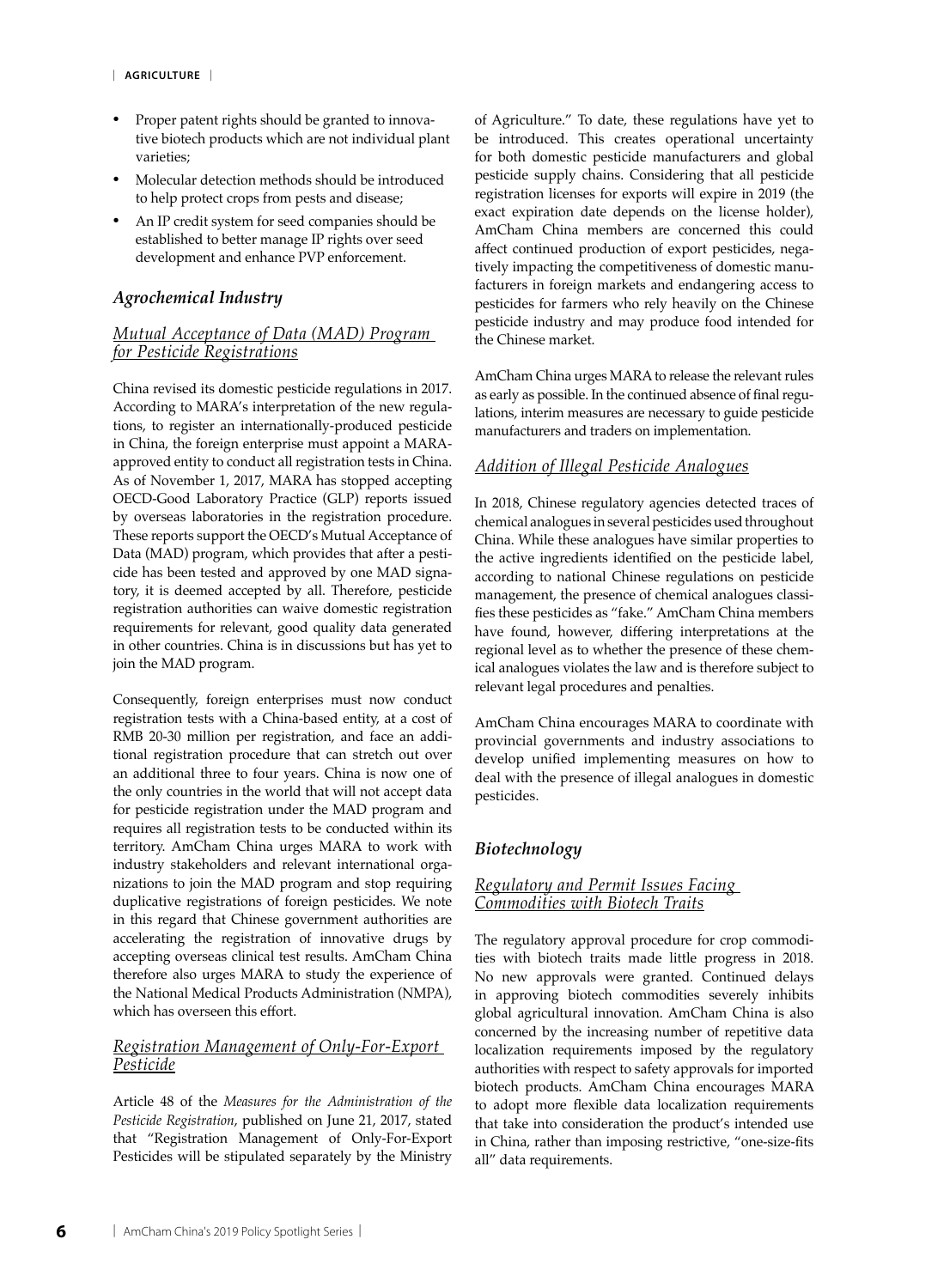- 将保护商业秘密应用于种质资源以保护育种创新 权;
- 向创新生物技术产品而非单一植物品种授予恰当的 专利权;
- 应引入分子检测方法帮助作物免受病虫害;
- 应建立种子公司知识产权信用体系,更好地管理种 子研发知识产权,加强植物品种保护执法。

#### 农药行业

#### 农药登记数据互认(MAD)计划

2017 年中国修订了国内农药法规。根据农业农村 部对新法规的解释,要在中国注册国际生产的农药,外 国企业必须指定一个农业农村部批准的实体在中国进行 所有登记测试。截至 2017 年 11 月 1 日,农业农村部已 停止受理由境外实验室在登记程序中发布的经济合作与 发展组织(经合组织)-非临床研究质量管理规范(GLP) 报告。这些报告支持经合组织的数据互认计划,该计划 规定,在农药经一个数据互认签约国测试和批准后,视 为被所有方认可。因此,农药登记机关可以免除在其他 国家生成的相关优质数据的国内登记要求。对于数据互 认计划,中国正处在讨论中但尚未加入。

因此,外国企业现在必须与中国实体一起开展登记 测试,每次登记费用为人民币二千万至三千万元,并且 还需要额外的登记程序(可能又需要三到四年时间)。 中国现在是世界上不按照数据互认计划受理农药登记 数据的仅有的几个国家之一,并要求所有登记测试都在 其境内进行。商会促请农业农村部与行业利益相关者和 相关国际组织合作,加入数据互认计划,并促请停止要 求外国农药重复登记。在这方面,商会注意到中国政府 机关正在通过受理海外临床试验结果来加速创新药物登 记。因此,商会也敦促农业农村部研究国家药品监督管 理局的经验。

#### 仅供境外使用农药的登记管理

2017 年 6 月 21 日颁布的《农药登记管理办法》第 48 条规定"仅供境外使用农药的登记管理由农业部另 行规定"。但是到目前为止相关规定尚未出台,这对相 关国内农药生产商和全球农药供应链带来了操作上的不 确定性。鉴于 2019 年之后所有的仅供境外使用的登记 证都将到期(确切有效期取决于许可证持有人),商会 会员担心这会影响出口农药的持续生产,从而对国内制 造商在国外市场的竞争力产生负面影响,并给严重依赖 中国农药行业并可能为中国市场生产粮食的农户在农药 供应方面带来危害。

商会促请农业农村部尽早公布相关规定。若最终法 规迟迟不出台,应采取暂行办法在实施上对农药制造商 和贸易商予以指导。

#### 类似物的非法添加

2018 年,中国监管机构在全国使用的几种农药中 检测出化学类似物。而根据《中国农药管理条例》,这 些类似物与农药标签上标识的活性成分具有类似特征, 存在化学类似物可认定这些农药为"假农药"。但商会 会员发现,地方,对于这些化学类似物的存在是否违反 法律上持有不同的解释,因此,这要取决于相关法律程 序和处罚规定。

商会鼓励农业农村部与省级政府和行业协会进行协 调,就国内农药中存在的非法类似物的处理方式制定统 一的实施办法。

#### 生物技术

## 具有生物技术特征的商品面临监管和 许可问题

2018 年,具有生物技术特性的作物商品的监管审批 程序几乎没有取得进,也未有新批文发出。生物技术商 品审批上的不断拖延严重阻碍了全球农业创新。商会也 对于监管机构在进口生物技术产品安全审批上越来越多 的重复数据本地化要求表示担忧。商会鼓励农业农村部 采用更灵活的数据本地化要求,即要考虑到产品在中国 的预期用途,而非对数据要求施加限制和实施"一刀切"。

2017年,对现有生物技术法规进行了几项新的修订。 这些修订取消了将国内研究作为申请进口安全证书的先 决条件,也取消了与生物技术产品进口审批相关的申请 和试验费用要求。虽然商会会员对中国政府减轻公司行 政和财务负担的意图表示欢迎,但也相信这些修订会进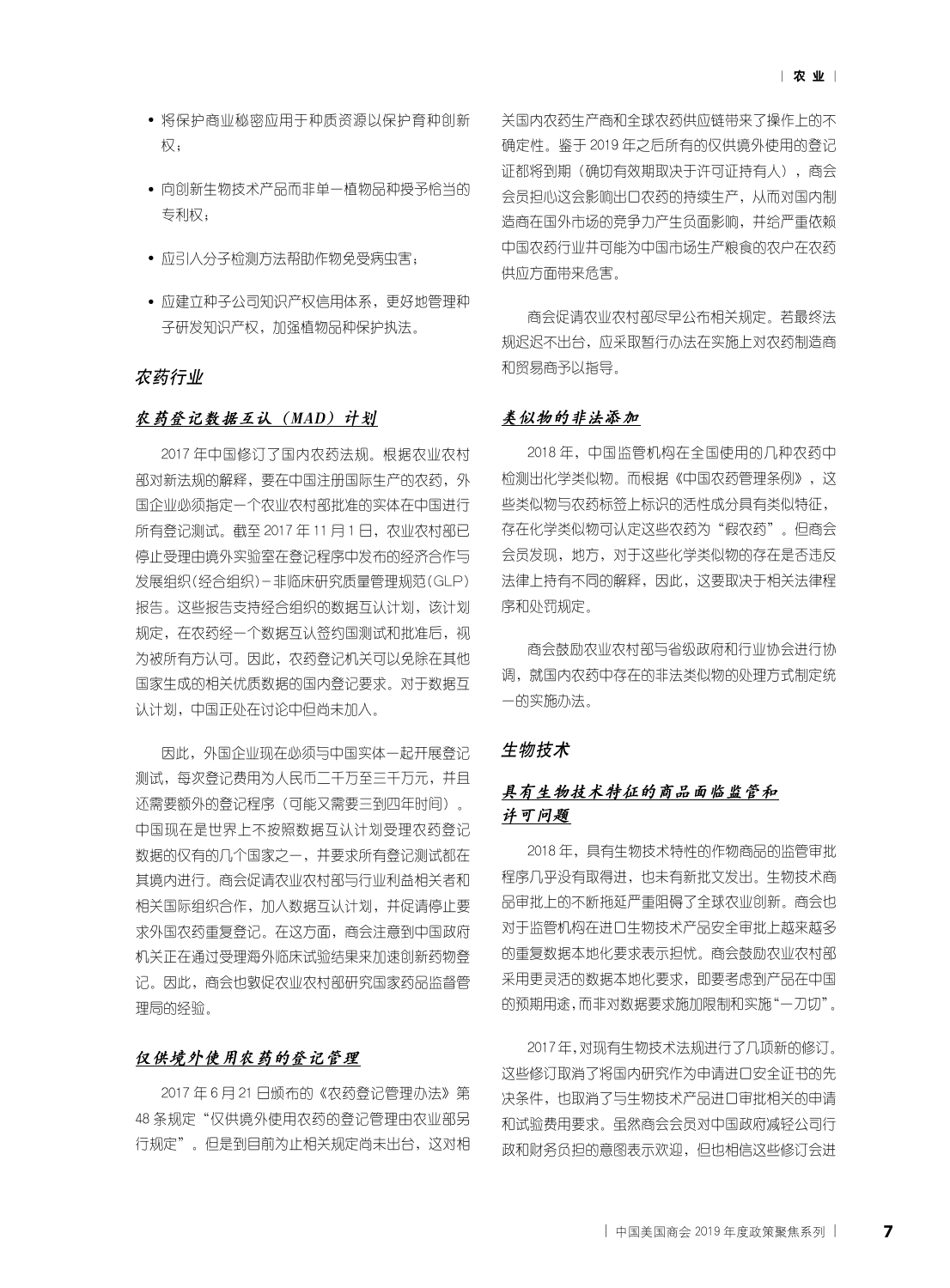In 2017 several new amendments to existing biotech regulations were issued. These amendments removed in-country studies as a precondition for applying for import safety certificates, and removed application and trial fee requirements for biotech product import approvals. While our members welcome the Chinese government's intention to reduce the administrative and financial burden on companies, we also believe the amendments provide opportunities to further reduce the requirements for in-country studies which are unique to China and are considered redundant alongside import safety certificates. When these amendments are adopted without a clear transition period or detailed implementing regulations, they add significant operational uncertainty for AmCham China member companies. AmCham China urges MARA to clarify the changes to the regulatory procedure resulting from these new amendments and establish implementing rules after a transparent, open consultation process with all stakeholders.

AmCham China also notes that export approvals from the country of origin are still a required precondition to apply for import safety certificates for biotech products. This leads to significant delays between approval by the country of origin and approval in China. AmCham China encourages MARA to allow companies to apply for China import safety approval while the export approval is under consideration in the country of origin to expedite the entry of these products into the China market.

In addition to acquiring an import safety certificate, MARA also requires agricultural commodity traders to obtain a biosafety certificate for each individual shipment of biotech products abroad. These additional approvals are redundant. In 2018 the rejection rate for biosafety certificate applications for shipment permits filed by commodity traders increased at great cost and uncertainty for commodity trading businesses. AmCham China urges MARA to provide a clear set of criteria to guide document preparation for this application process.

#### *Feed Industry*

#### *Silage Evaluation Standards*

It is estimated that about 140 silage corn varieties have been registered since the founding of the People's Republic of China in 1949. Due to China's Corn Silage Standards, which focus on dry matter yield, these varieties are subject to unreasonable evaluation methods and standards that do not correspond to the practices of the modern dairy industry. AmCham China members call on China to adopt scientifically-based evaluation standards of silage corn varieties in line with Document 2015 No. 1 of the Communist Party of China (CPC) Central Committee to promote "food grain to feed" in order to continue the development of China's feed industry.

#### *Feed Import Approvals*

Feed additives and ingredients exported to China for the first time are required to undergo a government approval process that involves registering these products with MARA and additional product safety evaluations and producer registration with the General Administration of Customs (China Customs).

The MARA and China Customs registration procedures are lengthy and complicated, often taking years to complete. This discourages new technology from entering China's food production supply chain and reduces the options available to Chinese farmers for important feed additives, including important antibiotics alternatives, thereby undermining domestic feed and food safety.

AmCham China urges that the procedure be reformed and the timeframe shortened by allowing companies to submit the same documents simultaneously to both MARA and China Customs. We further recommend that China Customs oversee supervision risk control of imported feed additives and ingredients.

#### *Agricultural Processing and Transportation*

#### *Merger & Acquisition Review*

AmCham China would like to see that SAMR take steps to improve regulatory transparency. We urge SAMR to release more information publicly about specific Merger and Acquisition (M&A) case decisions and issue a list of antitrust principles under consideration during the M&A review process so companies can better prepare filing documents. The lengthy, opaque M&A review common in the past created much unhelpful uncertainty for the business community.

#### *Bulk Transportation*

High transportation, shipping and logistics costs impairs the global competitiveness of China's agricultural products. AmCham China is glad to see that China aims to increase the portion of cross-provincial grain movement handled in bulk to 50% by 2020.

Railway and truck transportation currently comprise the major forms of bulk transportation, but they are inhibited by limited capacity. Low-cost, integrated logistics solutions such as barge systems, which are used for transport along major US rivers, could be a viable substitute. AmCham China members would be pleased to share their experience with their Chinese counterparts.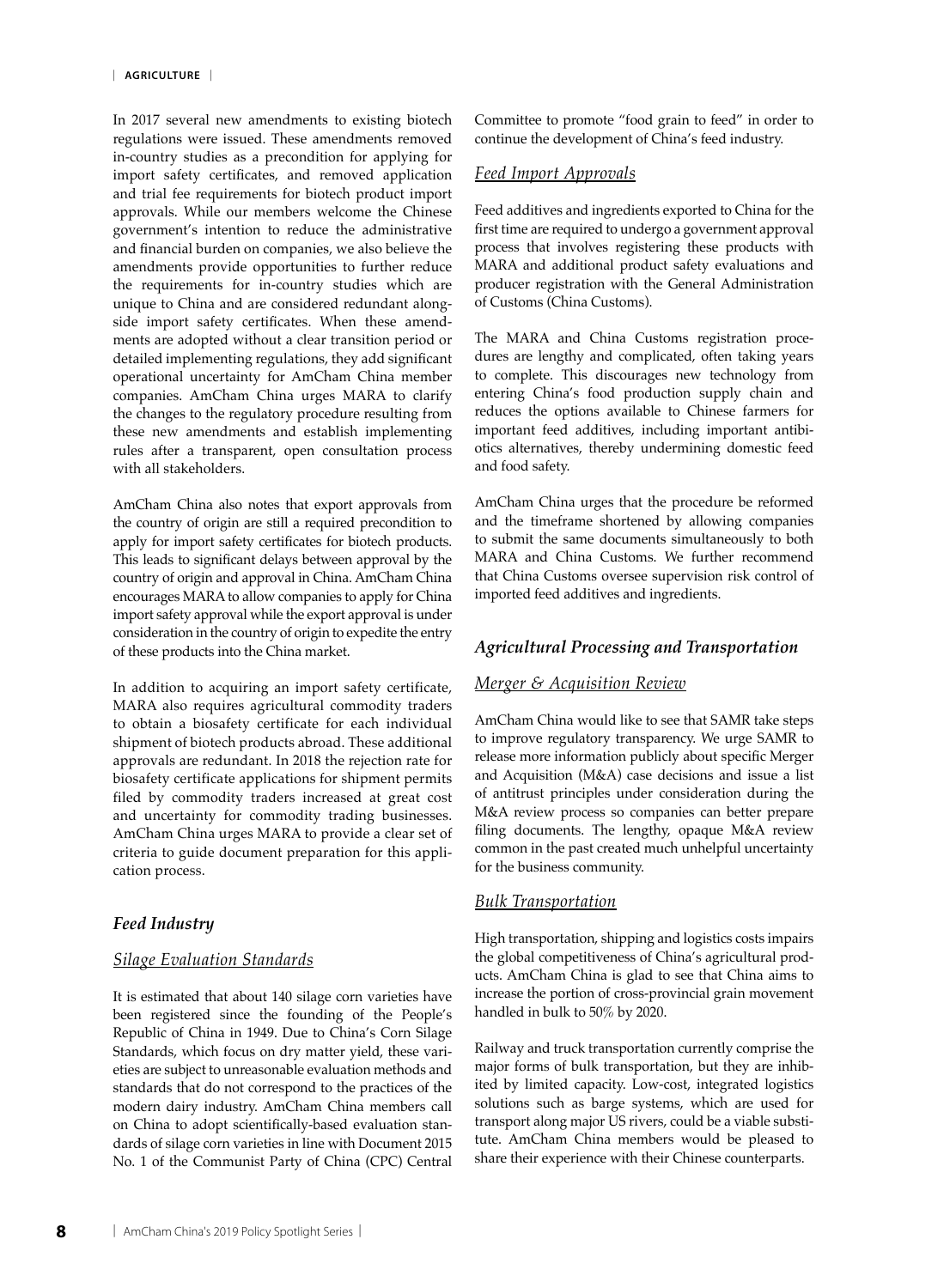一步降低国内研究要求提供机会,因为这些研究是中国 特有的,对进口安全证书也不必要。如果采用这些修订 时没有规定明确的过渡期或制定详细的实施条例,则会 给商会会员公司带来运营上的重大不确定性。商会促请 农业农村部明确由这些新修订产生的监管程序变化,并 在与所有利益相关方进行透明、公开的磋商后制定实施 细则。

商会还注意到,原产国的出口审批仍然是申请生物 技术产品进口安全证书的必要前提。这导致原产国审批 和中国审批之间存在明显的时间滞后。商会鼓励农业农 村部允许公司在出口审批待批的情况下申请中国进口安 全审批,以加速这些产品进入中国市场。

除了获得进口安全证书外,农业农村部还要求农产 品贸易商为运往国外的每批生物技术产品货物获得生物 安全证书。这些附加审批是多余的。2018 年,商品贸 易商为获得装运许可证其生物安全证书申请的拒绝率增 加,这加大了商品贸易业务的巨大成本并给贸易业务带 来了不确定性。商会促请农业农村部提供一套明确的标 准来指导此申请流程的文件编制。

#### 饲料行业

#### 青贮评估标准

据估计,自 1949 年中华人民共和国成立以来,已 有约 140 种青贮玉米品种登记在案。由于《中国青贮玉 米标准》以干物质产量为主,这些品种受到不合理的评 价方法和标准的影响,这些评估方法和标准也不符合现 代乳业的做法。商会呼吁中国根据 2015 年中共中央 1 号文件规定采用科学的青贮玉米品种评估标准,以推动 "饲料用粮",继续促进中国饲料工业的发展。

#### 对饲料进口的批准

饲料添加剂和原料首次出口到中国需要经过政府审 批程序,饲料添加剂和原料需在农业农村部备案,其他 的产品安全性评估和生产商在海关总署备案。

农业农村部和海关总署的注册程序冗长而复杂,通常 需要数年才能完成。这阻碍了新技术进入中国的粮食生产 供应链,减少了中国农民对重要饲料添加剂的选择,包括 重要的抗生素替代品,从而削弱了国内饲料和粮食安全。

商会敦促进行程序改革并缩短时间,方法是允许公 司同时向农业农村部和海关总署提交相同文件。商会进 一步建议,由海关总署来监督管理进口饲料添加剂和原 料的风控。

#### 农业加工与运输

#### 并购审核

商会希望市场监督管理总局采取措施提高监管透明 度。商会敦促市场监督管理总局公开发布更多有关具体 并购案例决策的信息,并在并购审核流程中发布反垄断 原则清单供考虑,以便公司更好地准备申请文件。过去 常见的冗长而不透明的并购审核为商业界带来了无意义 的不确定性。

#### 散货运输

高昂的运输、装运和物流成本削弱了中国农产品的 全球竞争力。商会很高兴看到中国力争到 2020 年将跨 省运输的散装粮食比例提高到 50%。

铁路和卡车运输是目前散装运输的主要形式,但它 们受到有限运力的限制。低成本的综合物流解决方案, 如用于沿美国主要河流运输的驳船系统,可能是一种可 行的替代方案。商会会员很乐意与中国同行分享经验。

#### 牛肉和猪肉贸易

由于中国对各种安全营养蛋白来源的需求不断增 长,中国成为世界上最大的牛肉和猪肉进口市场,预计 中期的进口量将同比增长近 50%。然而,由于对市场 准入的多重限制,美国牛肉的市场份额预计仅为 1%。

由于 2018 年 8 月在中国部分地区爆发非洲猪瘟, 中国对进口猪肉的需求很可能会迅速增加。今年运送到 中国的猪肉的价值将为 34 亿美元左右。美国猪肉的份 额将不到 10%。

中国目前对美国食品药品管理局和《食品法典》批 准的 β 受体激动剂和合成激素残留物实行零容忍。对 这些兽药的限制导致出口到中国的猪牛肉生产成本显著 增加。为了使中国消费者能够以合理的价格接触到更广 泛的猪肉供应商,商会敦促中国认可《食品法典》对这 些产品的最大残留限量从而接受国际兽药残留标准。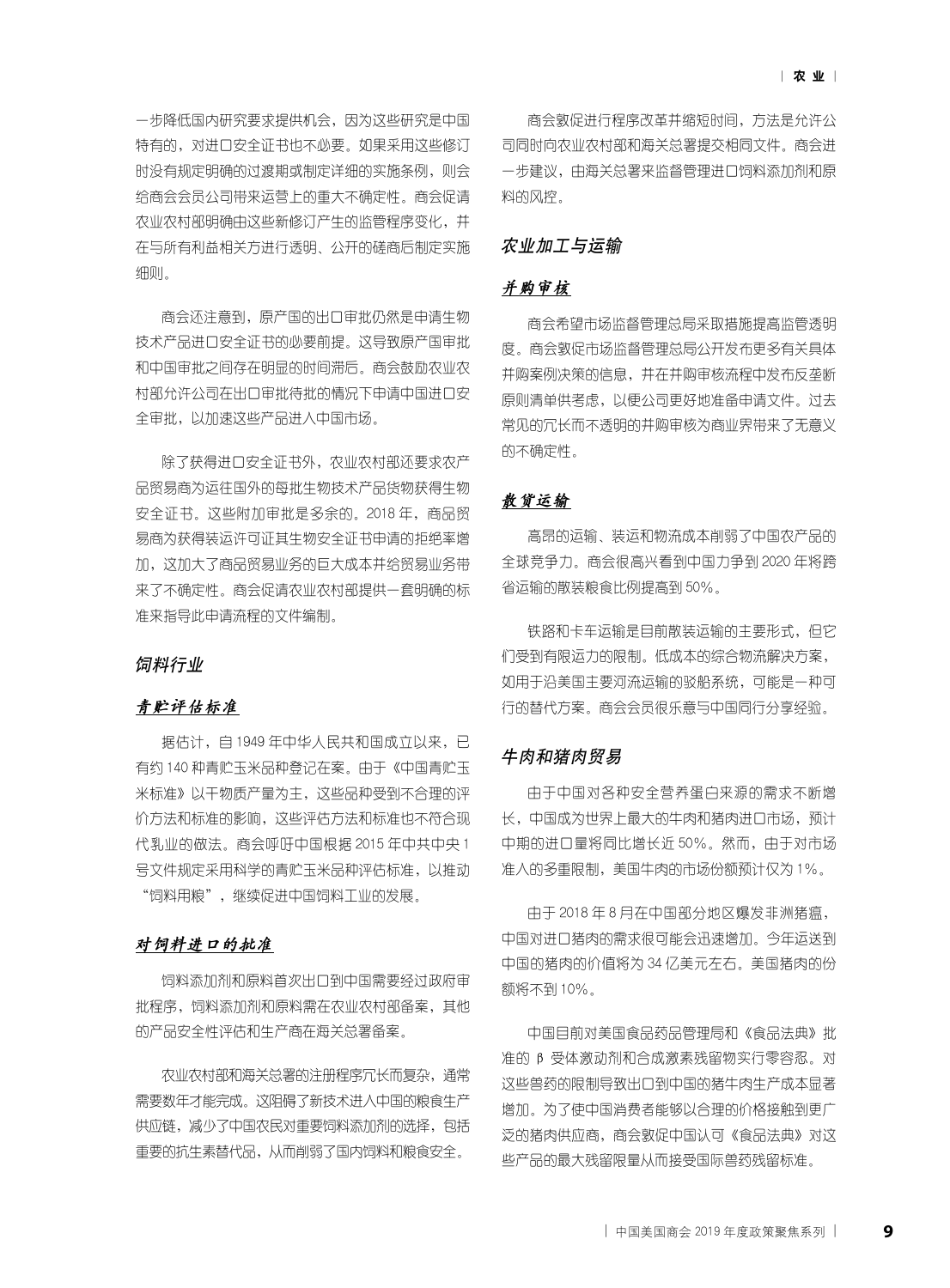### *Beef and Pork Trade*

China's growing demand for a wide range of sources of safe and nutritious protein has resulted in China becoming the world's largest import market for beef and pork, and imports are expected to grow nearly 50% yearon-year over the medium term. Due to multiple restrictions on market access, however, US beef's market share is expected to be roughly a mere 1%.

China's demand for imported pork is likely to increase rapidly due to the outbreak of African Swine Fever in parts of China in August 2018. Pork shipments to China this year will be valued at about \$3.4 billion. US pork's share of that will be less than 10%.

China currently has zero tolerance for residues of FDA and Codex approved beta agonists and synthetic hormones. These veterinary drug restrictions add significant production costs to both beef and pork exports to China. To enable Chinese consumers to have access to a wider range of pork suppliers at reasonable cost, AmCham China urges China to embrace international standards for veterinary drug residues by recognizing Codex MRL's for these products.

Other impediments that reduce the domestic consumers access to safe and varied protein sources include unreasonable traceability requirements for beef, limitations on the range of beef products that can be imported, and a ban on the use of USDA Food Safety Inspection Service (FSIS) replacement health certificates.

#### *Agricultural Machinery*

#### *Agricultural Machinery Subsidies*

Since 2004 subsidies and other favorable policies have powered sales of agricultural mechanization equipment in China, reducing the overall cost of food production domestically. AmCham China particularly appreciates the new subsidy policy released in 2018, which added imported agricultural machinery to the subsidy list. Provincial agricultural authorities have substantial autonomy regarding subsidy implementation, and policies differ from province to province. As a result, agricultural machinery manufacturers must work with all provincial authorities responsible for subsidy enforcement. AmCham China urges authorities to adopt consistent provincial-level subsidy policies in order to foster a healthy business environment and improve farming efficiency.

#### *Emission Standards*

AmCham China welcomes the release of the long-awaited *Non-road Mobile Machinery and Diesel Engine Stage IV*  *emission regulation* (NR4) and supports stringent and consistent enforcement of the regulations to ensure a level playing field for the whole industry. The new NR4 emission certification test is much more intensive than the previous NR3 certification test, requiring significantly longer preparation on behalf of the manufacturer to meet each requirement. We ask MARA to simplify the homologation process so manufacturers can deliver clean and efficient products to customers on time. After the NR4 emission regulation becomes effective, AmCham China urges the Ministry of Ecology and Environment (MEE) to ensure strict and consistent enforcement and provide implementing guidelines that clarify regulatory standards to minimize the opportunity for inconsistent interpretation by different regulatory bodies.

# **Recommendations**

#### *For the Chinese Government:*

- Improve the competitiveness and sustainability of Chinese agriculture by further opening the industry up to foreign investment in agricultural biotechnology, modern agricultural processing, and bulk transportation.
- Simplify the approval procedure for the import and export of seed and breeding materials at both the central and provincial levels to advance the development of seed varieties in China.
- Streamline the agricultural biotech regulatory process and associated review timeframes. Relevant certification proceedings should be conducted periodically and according to a defined, scheduled timeline. Adopt the MAD Program in line with internationally-recognized practices. Allow applicants to make submissions in China at the same time as applications elsewhere in the world and eliminate redundant import safety approvals.
- Continue to adopt scientific evaluation standards across the agricultural supply chain, such as in the evaluation of silage corn varieties, beef and pork imports, and allow Chinese farmers greater access to alternatives to antibiotics by streamlining the approval procedure.
- Encourage the consistent implementation of agricultural machinery subsidies across provinces to raise efficiency and simplify agricultural machinery homologation processes to meet NR4 emission standards with limited preparation time.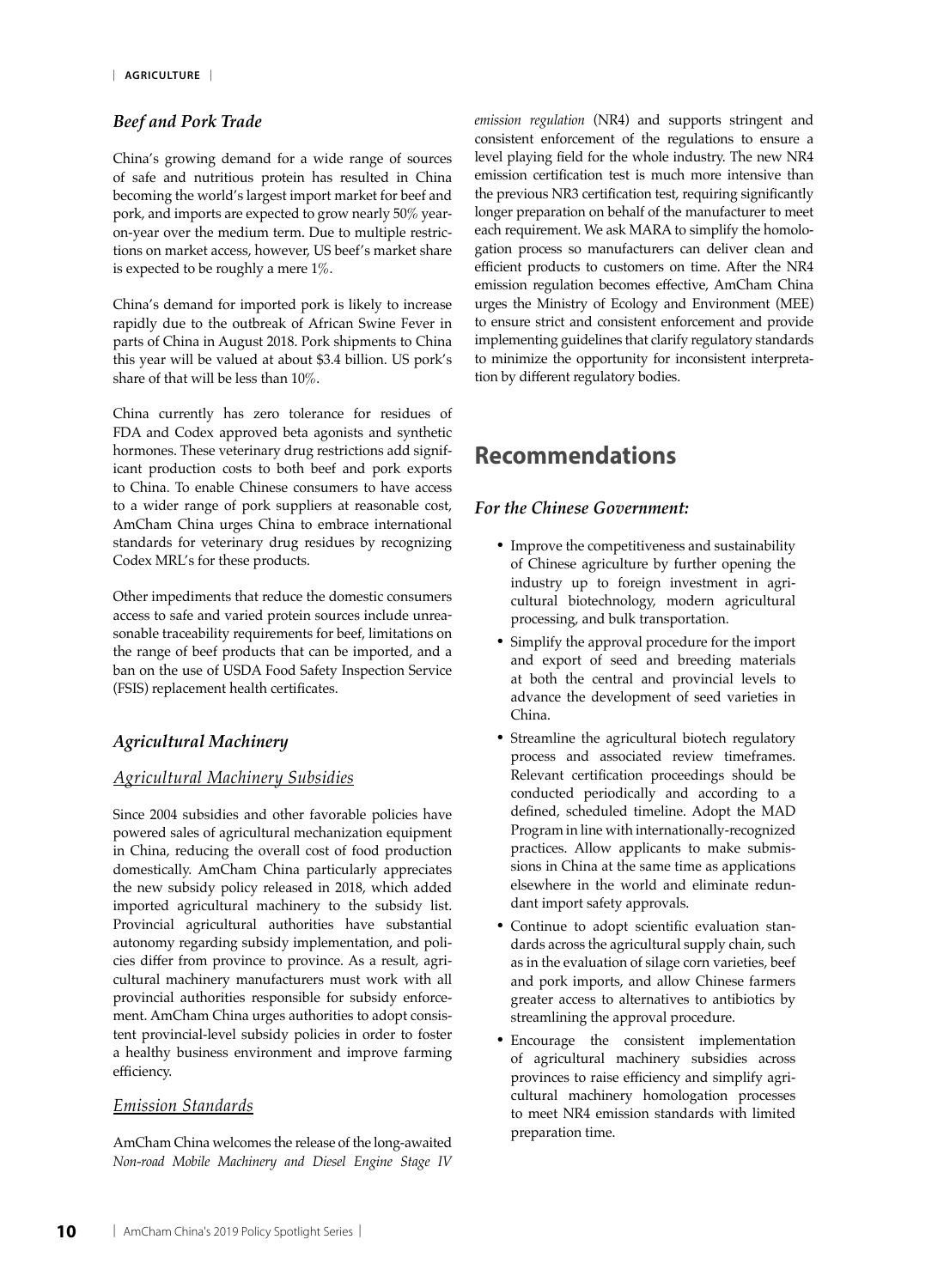减少国内消费者获取安全和多样化蛋白质来源的其 他障碍包括牛肉可追溯性要求不合理,对可进口的牛肉 产品范围的限制以及禁止使用美国农业部食品安全检验 局(FSIS)的替代健康证书。

#### 农业机械

#### 农机补贴

自 2004 年以来,补贴和其他优惠政策推动了中国 农业机械化设备的销售,降低了中国粮食生产的总体成 本。商会特别赞赏 2018 年发布的新补贴政策,该补贴 政策将进口农业机械列入补贴清单,提高了农业生产效 率。鉴于省级农业部门可以根据当地情况更加自主和灵 活地执行补贴政策,所以各省的补贴政策不尽相同。因 此,农业机械制造商与各个省份合作时必须遵循不同政 策。商会建议各省级机构采取统一的省级补贴政策,以 营造健康的商业环境,提高农业效率。

#### 排放法规

商会欢迎《非道路移动机械及其装用的柴油机第四 阶段排放法规》(国四)尽快发布。商会支持法规执行 的严格性和一致性,以确保整个行业的公平竞争环境。 国四排放认证测试与以前的国三认证测试相比时间紧、 要求严,企业的准备时间大幅增加。我们要求农业农村 部简化鉴定流程,以便制造商能够按时向客户交付清洁 高效的产品。在国四排放法规生效后,商会敦促生态环 境部确保执法的严格性和一致性,提供指导方针,以避 免因执法部门理解不同而导致的含糊不清或主观解读。

# 建 议

## 对中国政府:

- 进一步允许外资投资农业生物技术、现代农 业加工和粮食散货运输,从而提高中国农业 的竞争力和可持续性。
- 简化中央和省级种子和育种材料进出口审批 程序,推动中国种子品种的研发。
- 简化农业生物技术监管流程及相关的审核时 间表。定期并按照确定的计划期限开展相关

的认证程序。按照国际公认的做法采用数据 互认计划。允许申请人在与世界其他地方申 请同一时间提交申请,取消多余的进口安全 审批。

- 继续在整个农业供应链中采用科学的评估标 准,例如,在评估青贮玉米品种、牛肉和猪 肉进口的过程中,并简化审批程序,让中国 农民获得更多的抗生素替代品。
- 鼓励各省实施统一的农机补贴,提高效率, 简化农业机械鉴定流程,以便在有限的准备 时间内满足国四排放标准。

#### 对美国政府:

- 加强与中国政府的沟通,探索合作空间,使 中美双边贸易继续正常化。
- 公平互惠地考虑中国对肉类、鱼类和农产品 (包括熟制禽肉、苹果、梨和鲶鱼)的市场 准入要求。
- 通过官方或非官方双边对话与中方官员合作, 解决美国农业生产商所面临的贸易和投资限 制。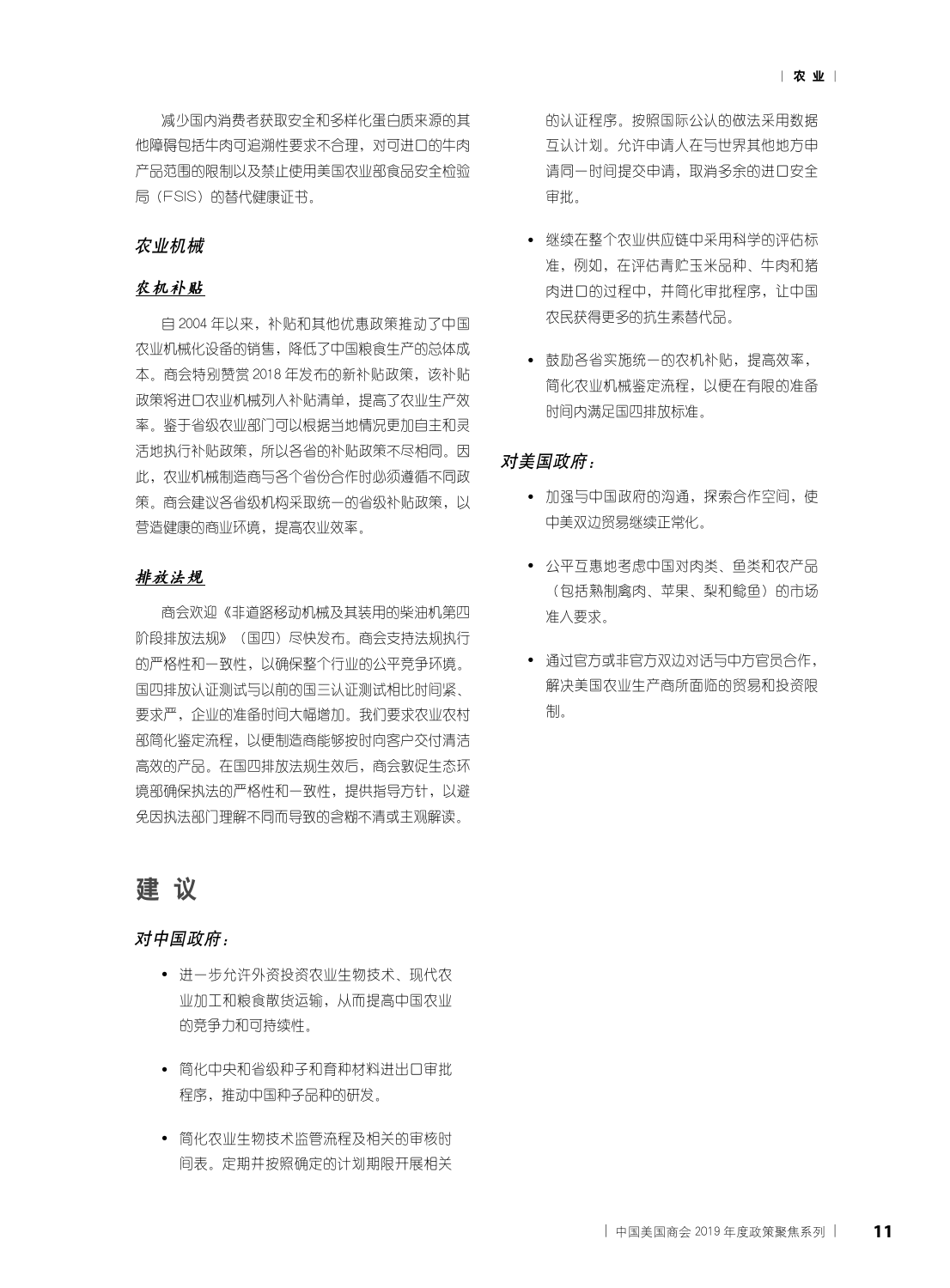#### *For the US Government:*

- Strengthen communication with the Chinese government, explore space for cooperation, and resume the normalization of bilateral trade between the US and China.
- Consider Chinese requests for market access for meat, fish, and produce, including cooked poultry, apples, pears, and catfish in a fair and reciprocal manner.
- Work with Chinese officials through official or unofficial bilateral dialogues to address trade and investment restrictions faced by US agricultural producers.